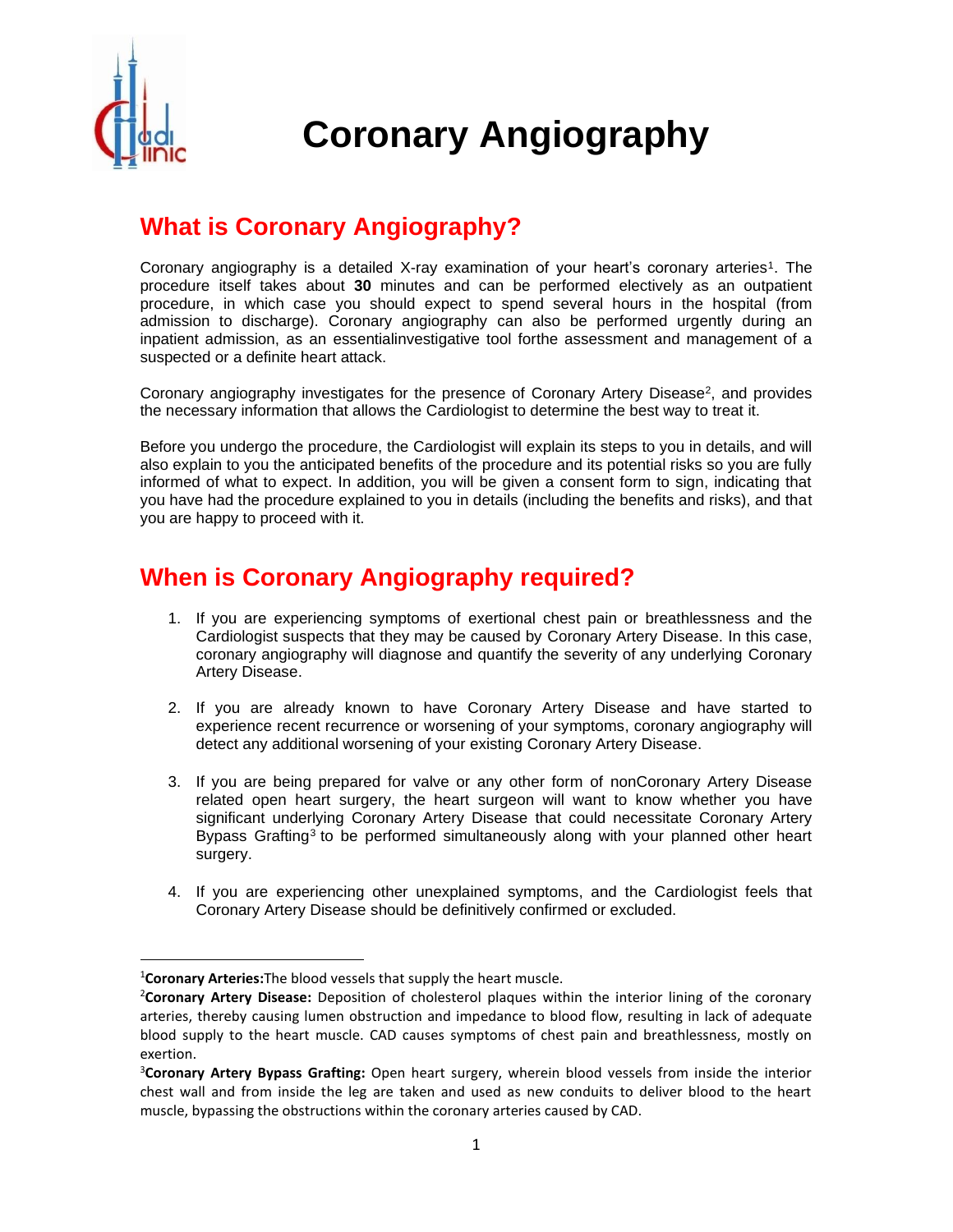# **Preparing for Coronary Angiography**

Most likely, if you are reading this leaflet, you will have already met the Cardiologist in the outpatient clinic, who will have explained to you why you are having the coronary angiogram test. You will be given a specific date and time to attend for your coronary angiogram. Please follow the below instructions:

- 1. **Withhold Certain Medications:** If you are taking blood thinning treatment (e.g. Warfarin), you must withhold it for **5** days before your coronary angiogram procedure and then restart it one day afterwards, unless the Cardiologist instructs you otherwise. Also, if you are taking Metformin treatment (for Diabetes), you must withhold it for **48** hours before your coronary angiogram procedure and then restart it **48** hours afterwards, unless the Cardiologist instructs you otherwise.
- 2. **Observe Fasting Instructions:**Patients are not usually asked to fast before coronary angiography. However, in some cases, the Cardiologist might ask patients to fast for six hours or so prior to the test. Please comply if you are requested to fast before your scheduled coronary angiogram procedure.
- 3. **Report to the Cardiology Centre Reception on the Ground Floor:**On the day of your scheduled coronary angiogram procedure, please report to the Cardiology Reception Office, where you will be registered and be shown to your private room whereyou will be admitted. You will be given a hospital gown to dress in for the procedure. A small needle will be inserted in your hand or arm to aid the administration of any sedative or pain relief medications that might be required during the Coronary Angiogram procedure.
- 4. **Sign the Consent Form:**If you haven't already signed the Consent Form in the Cardiology clinic, you will be requested to sign one once you have been admitted to your room.
- 5. **Transfer to the Cardiac Catheter Laboratory (Cathlab):** Once the above **4** steps have been completed, you will be transferred on a trolley or a wheelchair to the Cardiac Cathlab, where the Coronary Angiogram procedure will be performed.

# **How is Coronary Angiography performed?**

Coronary angiography is performed inside a special procedures room called the Cardiac Catheter Laboratory (Cathlab). You will be asked to lie on your backon a table, and your wrist and groin areas will be cleaned using a sterile solution. Several ECG wires will be positioned on your chest and connected to a heart monitor so your heart beats can be viewed on the screen. You will then be covered with sterile drapes to ensure that no contamination occurs. You will also notice that the Cardiologist and his assistant will be wearing sterile gowns and gloves.

You will be awake throughout the procedure. No general anaesthetic is required, although sedation can sometimes be offered to anxious patients. The vast majority of patients experience no or very little discomfort. If you experience pain, please let the Cardiologist know and you will be given adequate pain relief.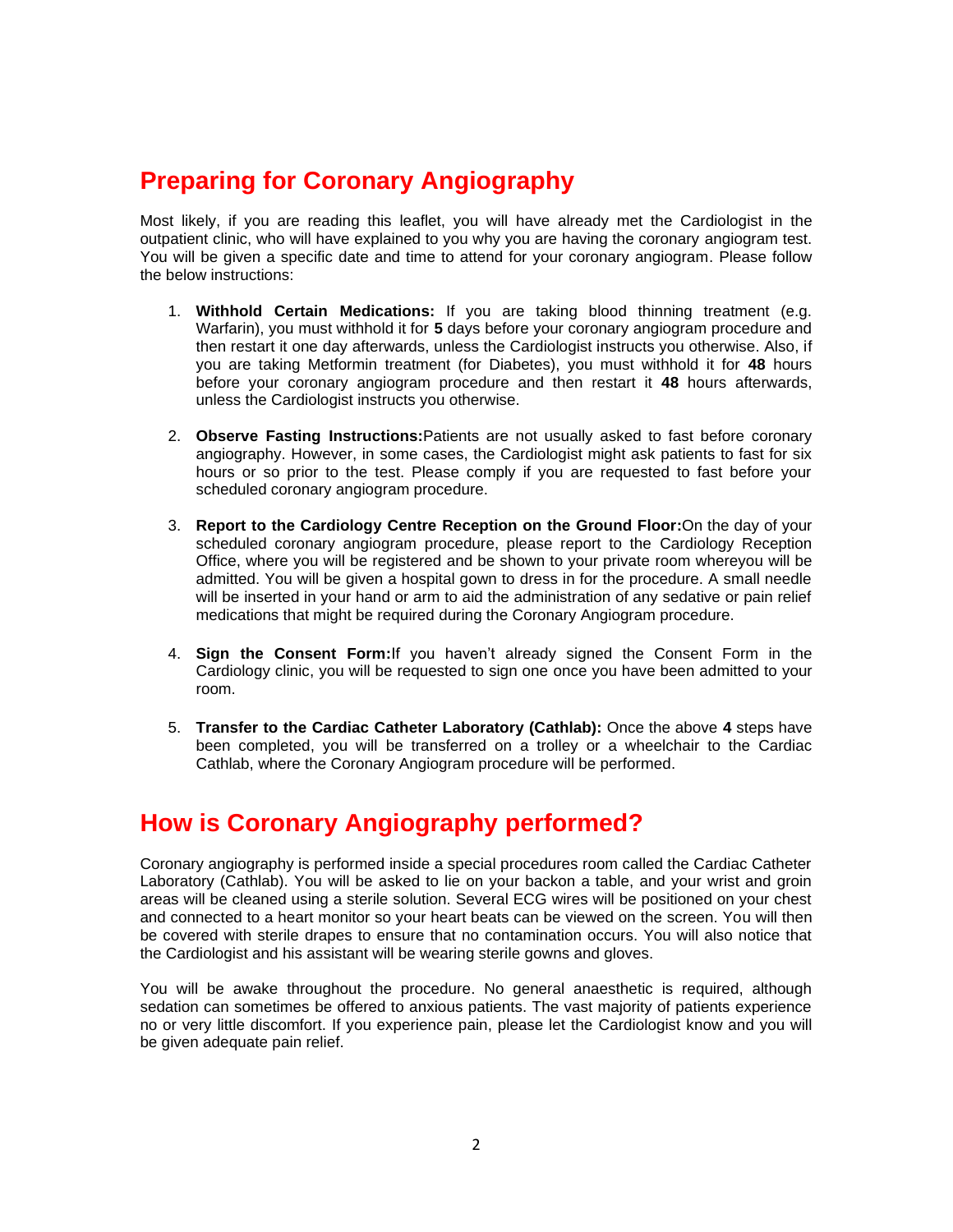A local anaesthetic will be injected in your wrist or groin area, which will sting slightly for a few seconds. Then a short thin tube (sheath) will be inserted via either the wrist or groin artery, through which another long thin tube (cardiac catheter) will be advanced all the way up the artery to the heart under X-ray guidance. A contrast substance (dye) will then be injected into each of your three coronary arteries. Multiple X-ray images will be obtained of the dye delineating the interior of those arteries, thereby clearly illustrating any blockages or narrowings that might be present. During image acquisitions, you will see the X-ray camera moving at different angles and may come close to you but will not touch you. The table you are lying on will also be moving slightly in different directions in order to optimise the quality of the acquired X-ray images.Different catheters are needed to study the various coronary arteries. One will be removed and the next introduced through the sheath positioned in your armor groin. Exchanging catheters is usually painless.

In some cases, the Cardiologist may find it necessary to directly proceed to angioplasty and stent implantation (also known as Percutaneous Coronary Intervention) after coronary angiography has been completed, in which case the puncture site(s) will not be sealed but the procedure will be extended into PCI. You will have been informed of this possibility at the time of giving your consent, and you will have also been given the relevant information leaflet.

After all the required X-ray images have been obtained, the cardiac catheter and sheath will be removed. If the wrist artery was used then a special pressure band will be applied around your wrist for about **2** to **4** hours to ensure that the puncture site has healed well. If the groin artery was used, then the artery will be sealed either with a special closure device or with direct manual pressure. You will then be moved out of Cathlab and transferred back to your room or to the Cardiac Care Unit if the Cardiologist has felt that you require closer monitoring after your coronary angiogram procedure.

Before you are discharged, the Cardiologist will explain to you the results of the procedure, the available treatment options and the follow up arrangements.

You will most likely be allowed home within four to six hours. Some people may need to stay in hospital longer for further monitoring. The X-ray dye will be excreted through your kidneys.

#### **Are there any risks involved?**

Coronary Angiography is an extremely safe procedure, particularly when performed by an experienced cardiologist of the Hadi Clinic calibre. However, as it is an invasive procedure, there are some risks but serious problems are scarcely rare. It is important to keep in mind that the vast majority of peoplesuffer no complications, and that the procedure benefits usually far outweigh the potential risks. Please read through your consent form, which contains a list of the potentially serious risks of the procedure, then discuss with the Cardiologist any questions or concerns that you may have about coronary angiography.

### **Treatment options for Coronary Artery Disease**

If the Coronary Angiogram procedure demonstrates that your coronary arteries are completely normal, then no treatment will be needed. However, if the procedure reveals that you have Coronary Artery Disease, the treatmentusually involves medical management (taking tablets). In addition, the Cardiologist may recommend either coronary angioplasty and stent insertion or Coronary Artery Bypass Graft open heart surgery, depending on the extent of the blockages in your coronary arteries.

#### **Medical Management (taking tablets):**